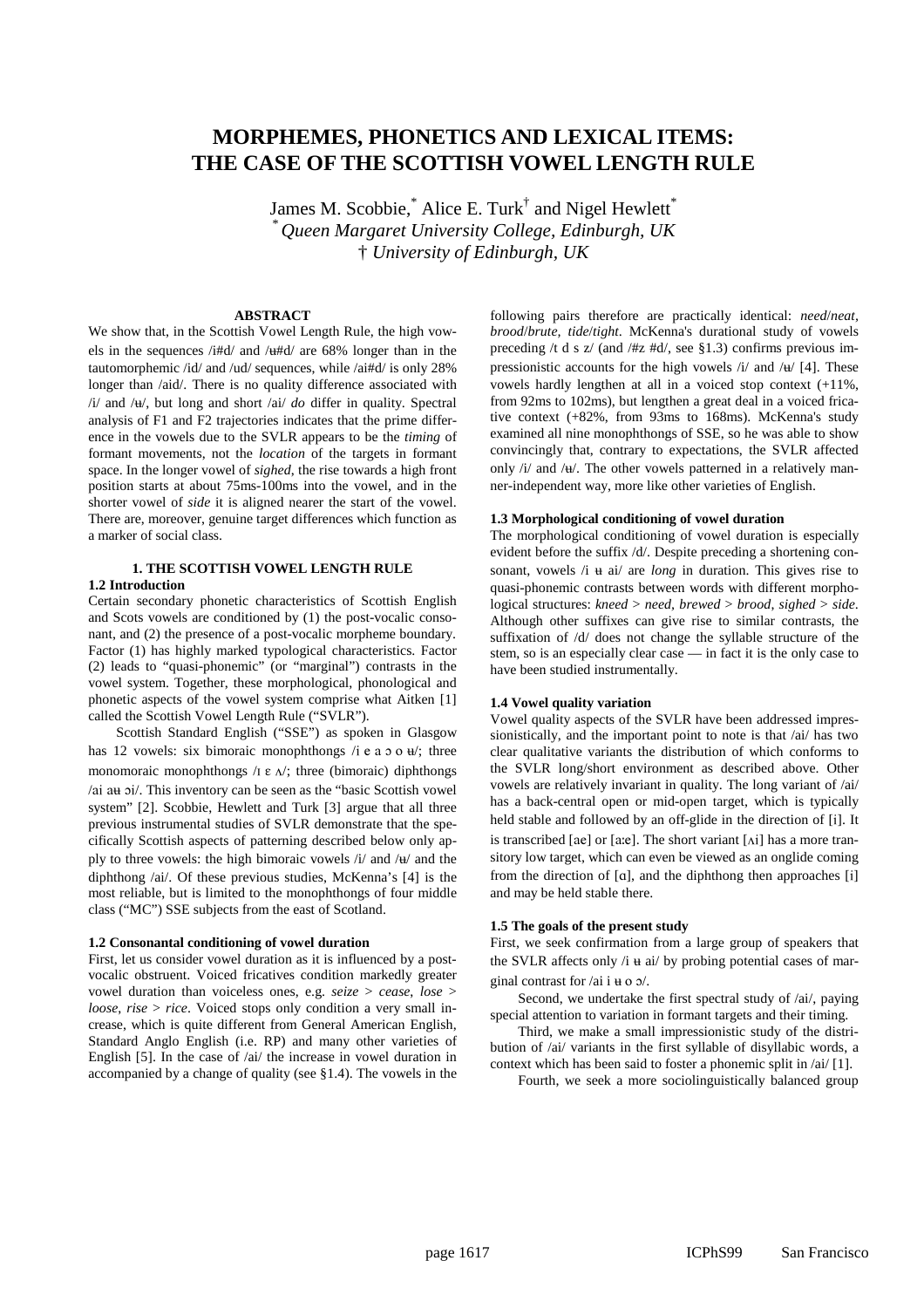of subjects. Previous studies have only looked at, in total, nine middle class (MC) speakers, mostly university students [3]. Such speakers' phonological and phonetic systems are closer to standard Anglo English than working class (WC) speakers are. Our subjects are more representative: they are from Glasgow, the centre of a populous conurbation, and half are WC.

Note also a companion paper on acquisition [6].

## **2. METHODOLOGY**

Our data was collected as part of the Glasgow Speech Project [7, 8]. A wordlist was prepared including (near-)minimal pairs (Table 1). Since no reliable instrumental investigation has been made of /ai/ we included further instances of it in a wider range of contexts: \_t, \_d, \_#d, \_s, \_#z. Results are presented here from the /s/ initial set (including *side*, *sighed*), but equivalent results were obtained from a /t/ set (including *tide*, *tied*). A phonotactically varied range of 15 polysyllabic words containing /ai/ were also included in the wordlist, e.g. *hydro*, *pylon*, *libel*, *crisis*...

|                                                                                                 |        | $\mathbf{H}$ | /ai/   | /ai/ | $'$ O/ | $\omega/$ |  |  |
|-------------------------------------------------------------------------------------------------|--------|--------------|--------|------|--------|-----------|--|--|
| - u                                                                                             | greed  | brood        | side   | tide | road   | odd       |  |  |
| #d                                                                                              | agreed | brewed       | sighed | tied | rowed  | awed      |  |  |
| $T = 11 + 1$<br>the contract of the contract of the contract of the contract of the contract of |        |              |        |      |        |           |  |  |

Table 1. Materials probing quasi-phonemic contrast.

Half of the 32 subjects were approximately 14 years old, half over 40. Half were male, and half female. Half were WC, and half MC. Each group (e.g. young male MC) therefore consists of 4 speakers. Each speaker took part in a naturalistic dialogue and then read the list of materials at a self-selected rate. Each item in the wordlist was spoken once. Where speakers made a mistake, the word was omitted from the analysis (though its minimal pair *was* included). The word *agreed* unfortunately provided only 25 useable tokens for durational analysis. Even more problematic was the word *awed*, with only 21 analysable results, mainly due to reading errors, although we excluded the tokens of *awed* and *odd* from one older female MC speaker who, atypically, had a *cot*/*caught* contrast. The number of useable tokens otherwise ranged from 30 to 32.

The words were digitised at 11,025Hz and analysed using KAY Multispeech. We measured vowel duration and F1 and F2 formant frequencies. Segmentation was performed using standard criteria. VOT was not included in the vowel duration.

Formant measurements of the monophthongs were made 75ms into the vowel using LPC and visual spectrographic analysis, unless, as happened occasionally, there was a clear F1 or F2 target at some other point in the vowel. In the case of /ai/, measurements were made at the start of the /ai/ diphthong and at up to ten subsequent points at 25 ms intervals, which, at 250ms, was in most cases sufficient for the entire vowel. Spectrographic analysis required resetting of LPC analysis parameters to suit the differing fundamental and formant frequencies of the speakers.

#### **3. VOWEL DURATION**

The high vowels  $\frac{i}{4}$  and  $\frac{1}{4}$  have greater duration before  $\frac{1}{4}$  than before tautomorphemic  $/d$ ,  $F(1,31)=186.93$ ,  $p<.0001$ .<sup>1</sup> The additional 68% duration induced by the stem boundary (Figure 1) is the source of the quasi-phonemic contrast in the SVLR. The diphthong /ai/ exhibits only a 28% increase, F(1,15)=26.62,  $p$ <.0001. /o/ and / $p$ / show no significant differences. The results for the monophthongs confirm previous findings [3,4]. There are also a number of sociolinguistically relevant differences in the wordlist data (not reported here due to space limitations).



Figure 1. Mean duration of each vowel.

## **4. VOWEL QUALITY**

## **4.1 Monophthongs**

Formant measures show no SVLR-based variation in the monophthongs.<sup>2</sup> Given the physiological variation of our subjects and the concomitant effects on formant frequencies, we present spectral means for each subgroup in Table 2. We do not have space in this paper, however, to discuss the variation in these results and their physiological and sociolinguistic causes.

The general situation is that each of the four groups' four vowels are found in the same relative positions in formant space.<sup>3</sup> All groups have a central target for  $/\mathfrak{u}/\mathfrak{w}$  which is phonetically generally slightly lower than  $\frac{1}{4}$  and  $\frac{1}{2}$  on the basis of F1.<sup>4</sup>

|           | F1/ii/ | F2/1/ | F1 / H | F2 / H |
|-----------|--------|-------|--------|--------|
| Younger F | 412    | 2749  | 445    | 1977   |
| Younger M | 328    | 2521  | 412    | 1787   |
| Older F   | 296    | 2707  | 370    | 1764   |
| Older M   | 296    | 2231  | 345    | 1567   |
|           |        |       |        |        |
|           | F1/0/  | F2/0/ | F1/5/  | F2/5/  |
| Younger F | 419    | 1034  | 570    | 1070   |
| Younger M | 415    | 957   | 533    | 978    |
| Older F   | 354    | 818   | 504    | 907    |
| Older M   | 375    | 868   | 478    | 851    |

Table 2. Mean formant values (Hz) for the monophthongs.

### **4.2 Formant targets and timing in the diphthong /ai/**

Impressionistically, the /ai/ variants appear to differ in their targets and in duration. Spectral analysis of the variants of /ai/ in *side* and *sighed* reveals a complex basis for this (Figure 2). (*Tide* and *tied*, not shown, are very similar.) The quality difference is not, however, in terms of the *targets* of the diphthongs; rather the formant differences are *dynamic* ones (see below). The combination of dynamic quality differences and durational differences are the source of quasi-phonemic contrast.

There are non-dynamic differences too. The exponent of the first mora of s*ighed* is lower and backer than that of *side*. We hypothesise that this is because in *sighed* there is at least 75ms of stable vowel quality produced before the rapid diphthongal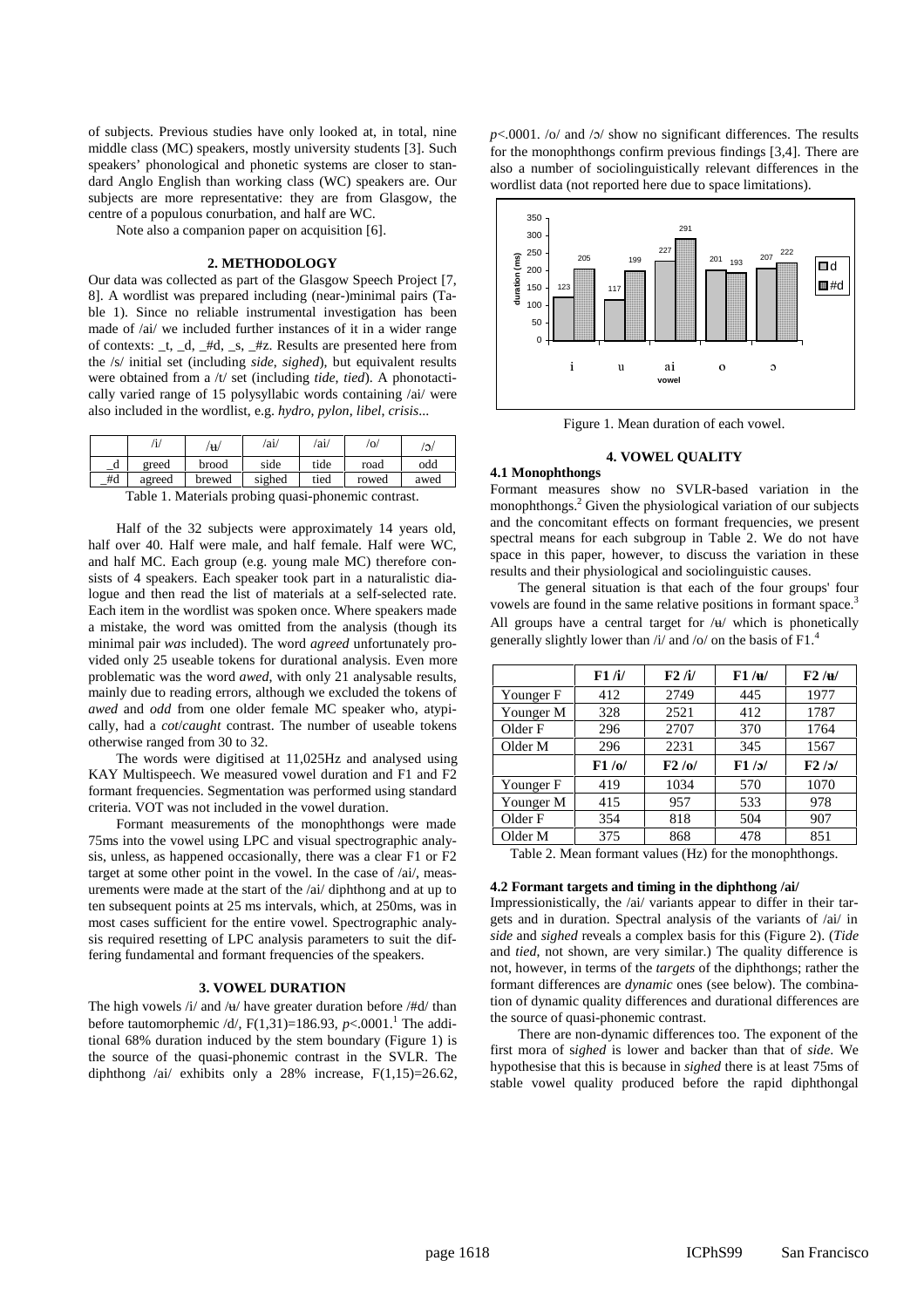movement upwards and forwards begins. On the other hand, the beginning of the vowel in s*ide* is barely stable at all, and is indicated more by the change in formant direction than any slowing down. We therefore consider that the first mora's low target in *side* is undershot rather than being different from that of *sighed* in phonetic interpretation. The second morae of each diphthong appear to have the same target, $5$  although individual productions of *sighed* may be undershot. In *side*, the target is achieved after about 125-150ms of the vowel, followed by stable articulation at the target. In other words, the long and short variants of /ai/ differ in their relative timing, and the targets differ only as a *secondary* effect. Consequently, /ai/ need not have two phonological representations which differ solely in featural content.<sup>8</sup>



Figure 2. Dynamic quality differences for all speakers (*n*=32) between the shorter, higher /ai/ in *side* (solid) and the longer, lower /ai/ in *sighed* (dashed). Left panel shows frequency (Hz) vs. time (ms). Right panel shows the same data represented in formant space (negative F2 on the x-axis and negative F1 on the y-axis). Time is indicated indirectly: 25ms separate each point.



Figure 3. Formant movements in /ai/ variants in *side* (solids) and *sighed* (dashed) for older male subjects. Left panel shows frequency (Hz) against time (ms). Right panel shows the same data represented in formant space (negative F2 on the x-axis and negative F1 on the y-axis). Time is indicated indirectly: 25ms separate each point. Each panel shows both the lower, backer MC SVLR pair (circles) and the WC pair (triangles).

The dynamic hypothesis receives support from phonetic social class differences in /ai/. Since the socially relevant difference is based on *non-dynamic* vowel targets, it is possible to illustrate both types of quality difference simultaneously. We will present here just the results for the older male speakers, though similar patterns hold for the other three groups. Older MC males have first mora targets which are backer and lower than WC speakers for *both* /ai/ variants (Table 3, Figure 3). The sociolinguistic target difference therefore cross-cuts the morphologically conditioned dynamic difference. This can be clearly seen in Figure 3. In the left panel, at 0ms, F2 in both WC /ai/ variants cuts the axis at a higher frequency than either MC F2 trajectory.

|        | F1  |     | F2   |      |
|--------|-----|-----|------|------|
|        | MC  | WC. | МC   | WC.  |
| side   | 600 | 500 | 1325 | 1750 |
| sighed | 725 | 675 | 1300 | 1450 |

Table 3. Older males' low target in /ai/ to nearest 25Hz.

## **5. /ai/ IN NON-FINAL SYLLABLES**

We undertook an impressionistic analysis of the distribution of long and short variants of /ai/ in the non-final syllables of 15 polysyllabic words.<sup>9</sup> For space reasons we can report only two (related) findings. The first is that the young female group exhibits a great deal of speaker-to-speaker variability in the assignment of /ai/ variants to morphemes and lexical items such as *nitro*, *bible*, *sidle* and *micro*. Similar unpredictability has been used in the past as an argument for an incipient phonemic split [1] in /ai/, a position that we tentatively support (for this environment).

Secondly, this group shows no consistent durational difference between "long" and "short" /ai/. Taking *nitro* as an example, "short" /ai/ was 163ms (n=3), "long" /ai/ was 142ms (*n*=4). Spectrally, however, the variants are similar to those in Figure 2.

## **6. CONCUSIONS**

#### **6.1 Phonetic cues to the stem/suffix boundary in /#d/**

Our sociolinguistically balanced sample of 32 Glaswegians confirms McKenna's results [4] that a postvocalic morpheme boundary followed by a tautosyllabic /d/ conditions 68% longer duration in the phonologically high vowels  $/i$  and  $/4$ , compared to their duration before a tautomorphemic /d/ (120ms). (McKenna found a 65% increase from 102ms.) We sampled two further bimoraic monophthongs,  $\frac{\partial}{\partial x}$  and  $\frac{\partial}{\partial y}$ , and they show no statistically significant differences. McKenna's findings were insignificant for  $\frac{1}{2}$  and  $\frac{1}{2}$ , and for all the other monophthongs. (For comparison, note that in his study /o#d/ and /od/ were 202ms and 193ms respectively; /o#d/ and /od/ were 197ms and 185ms.) We also measured /ai/, which McKenna did not. /ai/ shows a smaller relative increase (28%) than  $/i$  or  $/$ u $/$ .

We undertook the first spectral study of vowel quality in SVLR environments. There are no quality differences conditioned by the morpheme boundary for any of the 4 monophthongs, although a potential difference between /i#d/ and /id/ in the young WC female group should be investigated further.

The well-known quality difference between the long and short variants of /ai/ (often notated [ae] and [Ai] respectively) was revealed to be *dynamic*. Although there is a small F1 difference